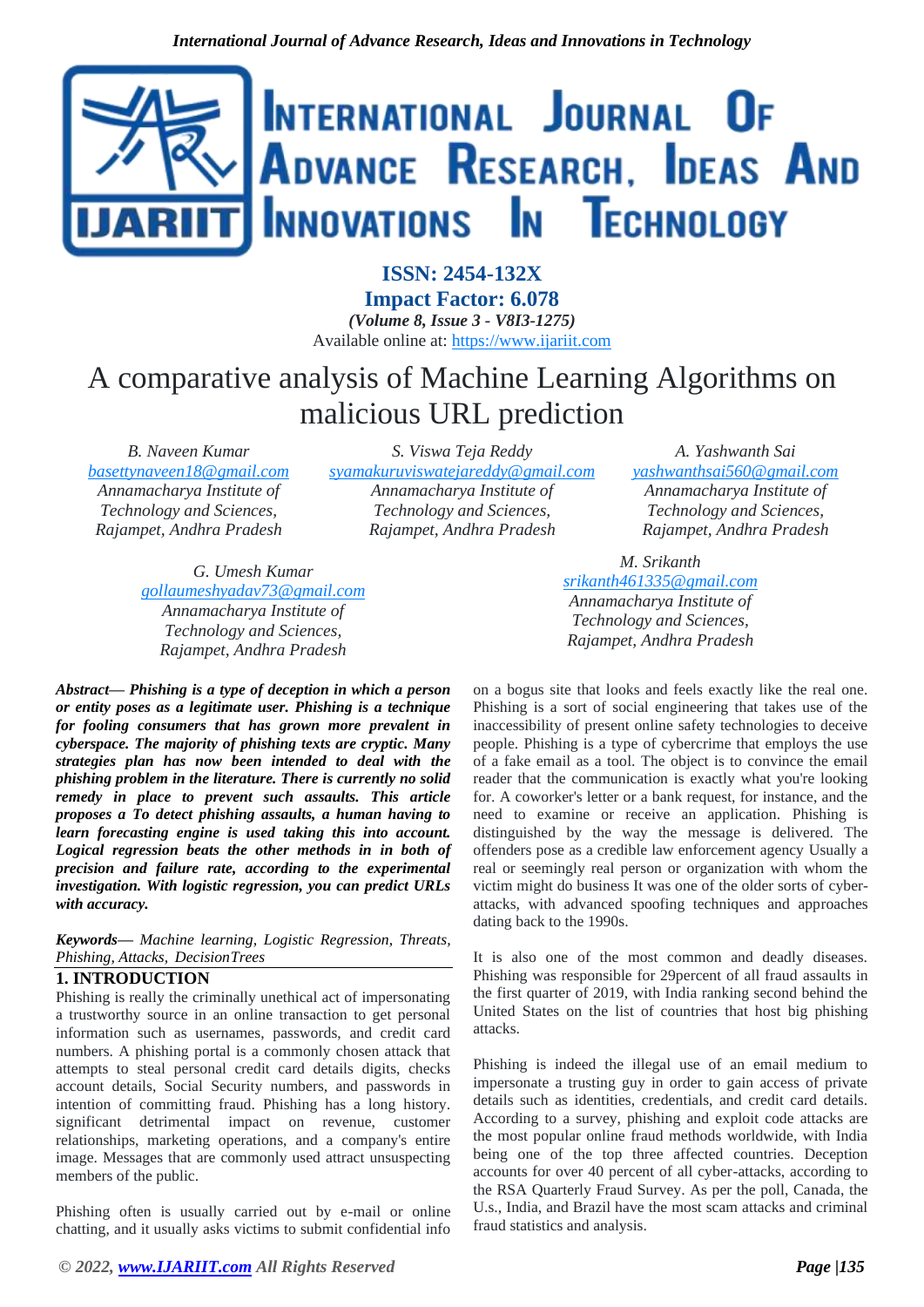# **2. RELATED WORK**

Phishing has become a major problem in the internet age. In this age of the internet, the safety of our data on the internet is becoming increasingly crucial. Happy et al. [6] describe phishing as one of the most harmful methods for hackers to obtain users' accounts such as usernames, passwords, and account numbers without their awareness. Users are ignorant of this type of hazard, and they will fall prey to a Phishing scam at some point. This might be due to a lack of a combination of financial assistance and personal experience, a lack of market understanding, or a lack of brand trust. As a result, phishing site detection is required. In this paper, we offer a technique for phishing detection based on URLs.

The internet has become the centre of everyone's attention these days. Everyone used the internet for online shopping as well as other activities like online banking, online booking, online recharge, and more. Phishing is a type of online risk that occurs when a user clicks on a link that leads to a fake website. Login ids, passwords, and credit card numbers are all examples of sensitive information. Junaid et al. [7] proposed a machinelearning-based phishing detection method. Overall, the proposed technique has the maximum efficiency when paired with the Support vector machine classifier, properly segregating 95.66 percent of the time. With only 22 per cent of the breakthrough features, there is a risk of phishing and acceptable websites.

A lack of funding, personal observations, business reputation, or brand confidence might all be factors. As a result, the identification of phishing sites is required. In this work, Mehmet et al. [8] suggested a technique for phishing identification based on URLs. Researchers employed eight different methods to evaluate the URLs of three separate datasets in order to compare the findings. The first strategy investigates various features of the URL; the second investigates the website's authenticity by determining where it is hosted and who manages it; and the third way investigates the website's graphic presence. Machine Learning methods and algorithms are used to analyse these many properties of URLs and webpages.

Phishing has posed a severe danger to information protection because it employs social engineering and other sophisticated techniques to get personal information from consumers. Despite the different defences proposed by academics, phishing perpetrators will ultimately figure out a way to get past them because such precautions require extensive effort. Because manual feature engineering is inefficient at identifying newly developing phishing assaults, a low-cost, reliable phishing detection system is required. In a capsule neural net with several parallel divisions, one convolution operation extracts the shallow characteristics of URL, while other layers of the capsule create proper features of URL and validity of URL [11-15].

In this research, Yong et al. [9] created a unique approach for identifying phishing websites that focuses on detecting a website's Uniform Resource Locator (URL), which has been demonstrated to be an effective and precise way of detection. To offer you a better picture, our new capsule-based neural network is separated into several parallel components. The first eliminates shallow features from URLs, while the other two create correct visual features of URLs and use the shallow features to evaluate URL authenticity. The ultimate output of our system is calculated by adding the outputs of all divisions.

Extensive testing on a dataset collected from the Internet indicate that our system can compete with other cutting-edge detection methods while consuming a fair amount of time.

It's critical to recognise and protect against phishing website assaults. The term "neural networks" refers to a type of They are an excellent heuristic machine learning tool for phishing website identification and prevention due to their active learning skills from large-scale datasets. [10] Erzhon et al. However, certain irrelevant variables may lead the machine learning system to overfit during the data training process, resulting in the training model's failure to effectively anticipate and identify phishing websites. This paper demonstrates a neural network-based paradigm for identifying pushing websites (OFS- NN), which is based on an efficient feature selection approach. The initial stage in this approach is to propose a function discovery method that is responsive towards phish URLs' severe housing.

This algorithm picks characteristics for identifying phishing websites depending on the estimated effective value of each function and sets a threshold to exclude any irrelevant features. The neural net subsequently trains an effective classifier for detecting and forecasting the websites that are being pushed using the optimal feature set that was specified. According to the results of the studies, the recommended OFS-NN is a good approach for predicting as well as forecasting. It has a low risk of false positives and a strong potential for generalisation. Moreover, during the sample training phase, the optimum feature selection technique improves the accuracy of machine learning methods.

# **3. PROPOSED WORK**

This section gives a high-level overview of the proposed community detection technique. The proposed model focuses on identifying phishing attacks by allowing users to check phishing websites choices, blacklists, and information. This is in accordance with a few options that will be used to distinguish between authentic and faked websites. There are numerous alternatives available, such as URLs and domain identities. This research is limited to URLs and domain name properties. For locating the most effective outcome, we usually employ two algorithms. As a result, the logistic regression and decision tree classification algorithms are being used.

# *(a) Data collection*

One of the most important jobs in the development of a machine learning model is data collection. It is the collection of task-related data, together with some specified factors, in order to evaluate and provide some useful consequence. However, some of the data is beginning to show signs of wear and tear, such as erroneous, incomplete, or wrong statistics. As a result, processing the data is required before evaluating it and returning to the findings.

- (i) Data cleaning: Fill in missing numbers, smooth out creaking data, detect and delete outliers, and repair anomalies to clean up the data.
- (ii)Data Transformation: Data modifications that improve the data's norm include flattening, grouping, and generalization.
- (iii) Data Selection: It refers to a set of algorithms or routines that enable us to choose the best data for our system.

# *(b) Data pre-processing*

Data pre-processing is a cleaning operation that gets converted unstructured raw information into a neat, well-structured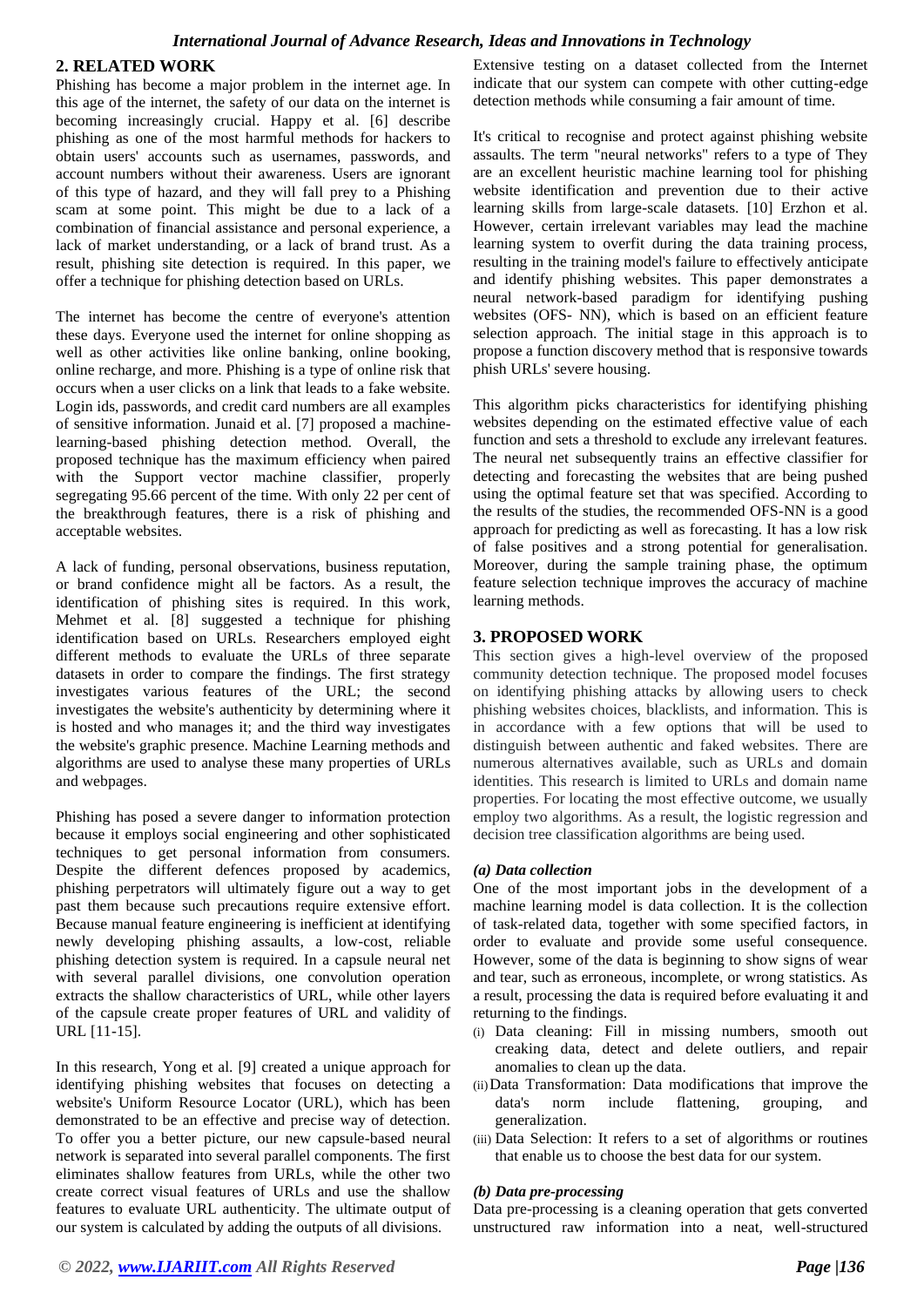# *International Journal of Advance Research, Ideas and Innovations in Technology*

dataset that may be used for future study. Because data is often received from a number of sources, it must be of adequate quality and in a certain format before the model can learn or be educated with it. This will make it easier to get more and more accurate results with meaningful data. The essential phases in pre-processing include filling in missing values and null values, removing possible outliers, and normalizing data.





#### *(c) Splitting of Data*

In machine learning, each dataset is usually divided into two categories: training data and testing data. The performance variable, as well as other variables, are included in the training range. The model examines the data and looks for patterns. The remaining dataset serves as a validation set to confirm that our model's predictions are accurate. We utilised the scikit library's train test split method to separate our files. The test size parameter determines how much data may be utilised in the test sample. The remainder is kept in the freezer The amount of data that can be used in the test sample is determined by this parameter. The rest is stored in the freezer. Each of them may be specified, as can the training dataset by train size. A function that creates random numbers is known as randomized state. The train and trial sets were split 80:20 in our dataset, with the random state set to 0.

# *(d) Data Clustering*

.

Cluster analysis, often known as data clustering, is a machine learning approach for grouping unlabeled data into categories. The following is a description of it: "A method for grouping data points into distinct clusters depending on how similar they are. Objects having possible resemblances are grouped together in a category with few or no resemblances to another."

It does so by looking for comparable patterns in the unlabeled dataset, such as form, scale, color, and behavior, and categorizing them based on the presence or absence of such patterns. It's an unsupervised learning method, which implies the algorithm isn't supervised and operates on a dataset with no labels. After employing this clustering approach, each cluster or group is given a cluster-ID, which ML systems may utilize to facilitate the study of huge and complicated datasets. Clustering is a prominent mathematical data analysis approach.



**Fig. 2: System Architecture**

# *(e) Analysis*

After they've been taught, the approach assesses the efficiency of two interrelated machine learning algorithms, logistic regression and decision tree classifier.

# **4. SCHEMES USED**

#### *(a) Logistic Regression*

The odds ratio construct is used in logistic regression to calculate the likelihood. This is the mathematical connection between the chance of an event happening and the probability of it not happening. To estimate the likelihood of a src attribute, the supervised training classification technique regression analysis is utilised. Characteristics of the target or variable quantity is shattered Regression seems to be the simplest method of regression analysis where the vector quantity is separated (binary). Using a big number of notional, arbitrary, interim, or ratio-level freelancing variables, logistic regression may be used to see the relationship between one dependent binary variable and a large number of nominal, ordinal, interval, or ratio-level freelance variables.

It is a statistical model that models contingent probability using logistic logistics. It is used to investigate the relationship between one split variable quantity and one or more independent variables (categorical or continuous). This is in contrast to linear multiple regression, which uses a continuous variable quantity. Regression is easier to use, analyse, and train than other methods.

# *(b) Decision tree*

A Logistic Regression is indeed a supervised classifier learning program that may be used for classification or regression, with classification being the most popular application. In a treestructured classifier, internal nodes reflect dataset attributes, branches represent selection laws, and leaf nodes provide the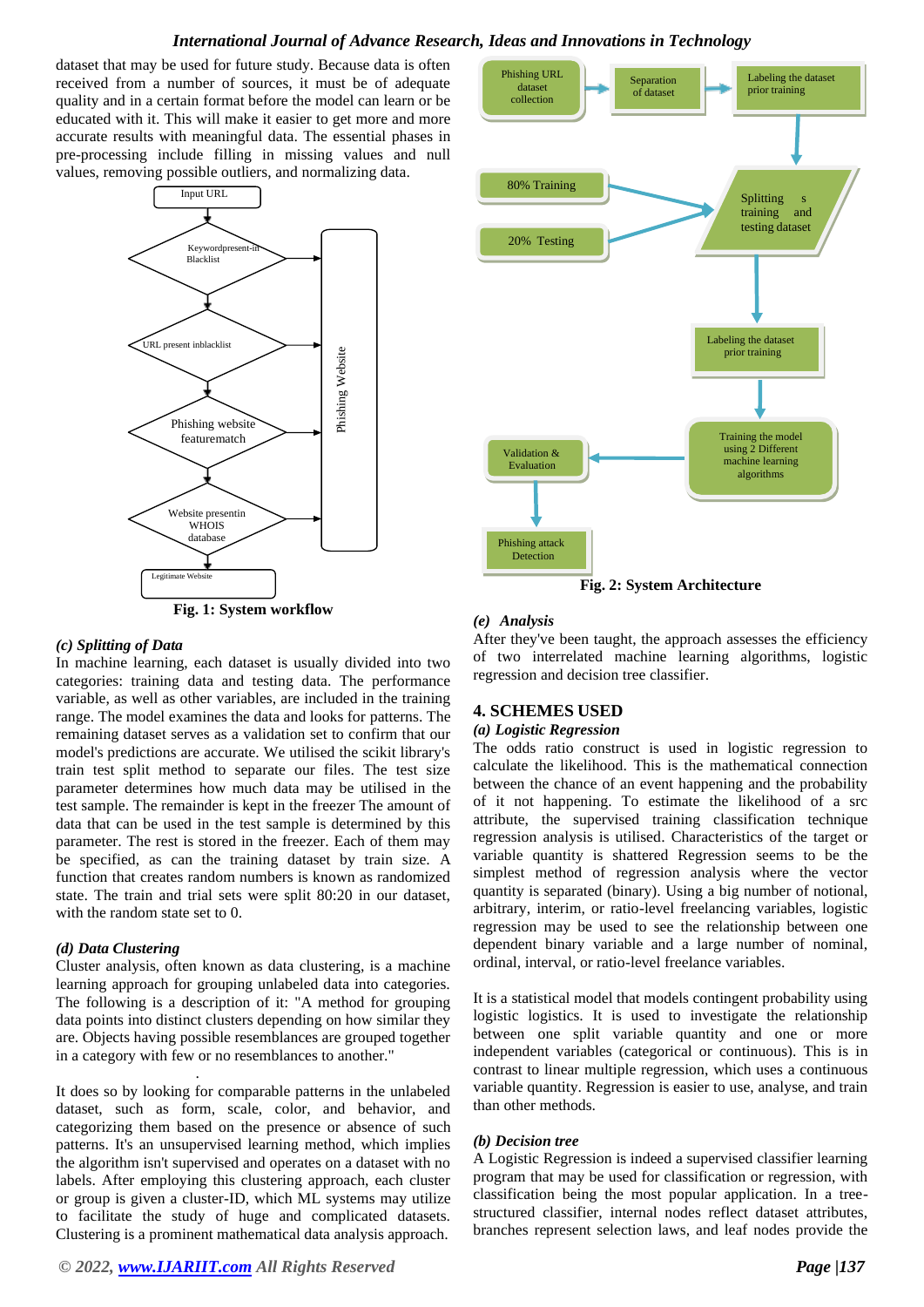# *International Journal of Advance Research, Ideas and Innovations in Technology*

output. The decision tree algorithm and the node are the two nodes that make up a decision tree. Every decision is made up of decision nodes, each of which has several branches, and leaf nodes, which have no extra branches.

The dataset's functioning influences the judgments or tests that are made. The idea behind the decision tree is also easily understood due to the fact that it was created in the shape of a tree. When utilizing Indecision Trees, keep the following in mind: We usually start at the bottom of the tree to forecast the class mark to register. We usually follow the branch that resembles the value and jump to the next logical form on the comparison.

Each continuous load edge from a node correlate to the test case's probable solutions, and each node acts as a test case for a few characteristics. Each subtree rooted at new nodes is changed on a regular basis, and the process is algorithmic.

The number the amount the quantity the quantity of records and characteristics affects the temporal complexity of decision trees among the provided data. Elevated data may be handled by decision forests with reasonable accuracy.

# **5. PERFOMANCE ANALYSIS**

We employed precision, remember, F1 score, and F1 measure i n logistic regression and decision tree classifier to evaluate the accuracy and detect spam websites.As a consequence, the decis ion tree classifier was 85 percent accurate, and logistic regressi on was 97 percent accurate.The projected model's output show s if the URL is dangerous or not.

Using data collection, we analyse the data to panda bears and NumPy libraries, which is then preprocessed into a proper data set, which we then implement inside the SKlearn (Scikit) which consists of data, from which the data is classified into th e training set and testing set, and both sets are transmitted to th e model. In this case, the model goes over both the positive and negative aspects of the situation.

The logistic regression and decision tree classification algorithms are used. The effectiveness is then assessed and quantified using various measures.

This page displays the results of all of the classifiers listed on the phishing dataset. We tested these algorithms on over 35000 samples and a variety of performance indicators, as well as the results are presented in the form of graphs below.



The performance analysis of the dataset is shown in Figure 3. To detect phishing websites, several machine learning experts have created algorithms and methodologies. Following a

thorough examination, we have determined that the great bulk of the research is carried out using well-known machine learning techniques.

A variety of approaches were tried in terms of accuracy, precision, memory, and other factors. phishing website URLs are growing thanks to trial-and-error detection tactics. Endusers may easily prepare our phishing detection model with the help of the plugin. We propose to construct the phishing detection system as a scalable home internet that will contain on-line training so that new phishing assault patterns may be learnt quickly and our models' accuracy can be improved with greater extracting features in the future.

We estimate the Tree based classifier's efficiency to be 85 cent using several metrics such as precision, recall, and F Ranking.

| Table 1: Decision Tree –accuracy |                  |        |          |                |  |  |
|----------------------------------|------------------|--------|----------|----------------|--|--|
|                                  | <b>Precision</b> | Recall | F1 score | <b>Support</b> |  |  |
| Bad                              | 0.82             | 0.26   | 0.40     | 14964          |  |  |
| Good                             | 0.86             | 0.99   | 0.92     | 69129          |  |  |
| Accuracy                         |                  |        | 0.86     | 84093          |  |  |
| Macro avg                        | 0.84             | 0.62   | 0.66     | 84093          |  |  |
| WeightedAvg                      | 0.85             | 0.86   | 0.83     | 84093          |  |  |

**Table 1: Decision Tree –accuracy**

Various factors such as specificity, recall, and F Score are used to calculate the accuracy of the Logistic regression.

Table 2: Logistic regression-accuracy

|             | Precision | <b>Recall</b> | F1 score | <b>Support</b> |
|-------------|-----------|---------------|----------|----------------|
| Bad         | 0.98      | 0.88          | 0.93     | 14964          |
| Good        | 0.97      | 1.00          | 0.98     | 69129          |
| Accuracy    |           |               | 0.97     | 84093          |
| Macro avg   | 0.98      | 0.94          | 0.96     | 84093          |
| Weightedavg | 0.97      | 0.97          | 0.97     | 84093          |

Each classifier's sensitivity is computed using test samples. False positives and false negatives, on the other hand, are taken into account when calculating a classifier's overall performance in detecting attacks. We don't want visitors to be able to browse phishing URLs, thus false positives are a critical consideration when choosing the best classifier.

# **6. CONCLUSION**

A comparison of machine learning algorithms for URL prediction is offered in this research. The major goal is to ensure security and prevent the user from gaining access to their sensitive data. It is possible to determine if a website is authentic or not using machine learning algorithms. The accuracy level of logistics regression and classifier was found to be approximately 97 percent using performance metrics and our literature review, thus these modules were picked for classification. As the number of phishing websites grows every day, this is something that everyone should be aware of. Other parameters may be included for examination in the future, allowing the accuracy to be enhanced even further.

# **REFERENCES**

- [1] Li, Q., Cheng, M., Wang, J., & Sun, B. (2020). LSTM based Phishing Detection for Big Email Data. *IEEE Transactions onBig Data*.
- [2] Mao, J., Tian, W., Li, P., Wei, T., & Liang, Z. (2017). Phishing-alarm: robust and efficient phishing detection via page component similarity. *IEEE Access*, *5*, 17020-17030.
- [3] Raza, M. Q., Mithulananthan, N., Li, J., & Lee, K. Y. (2018). Multivariate ensemble forecast framework for